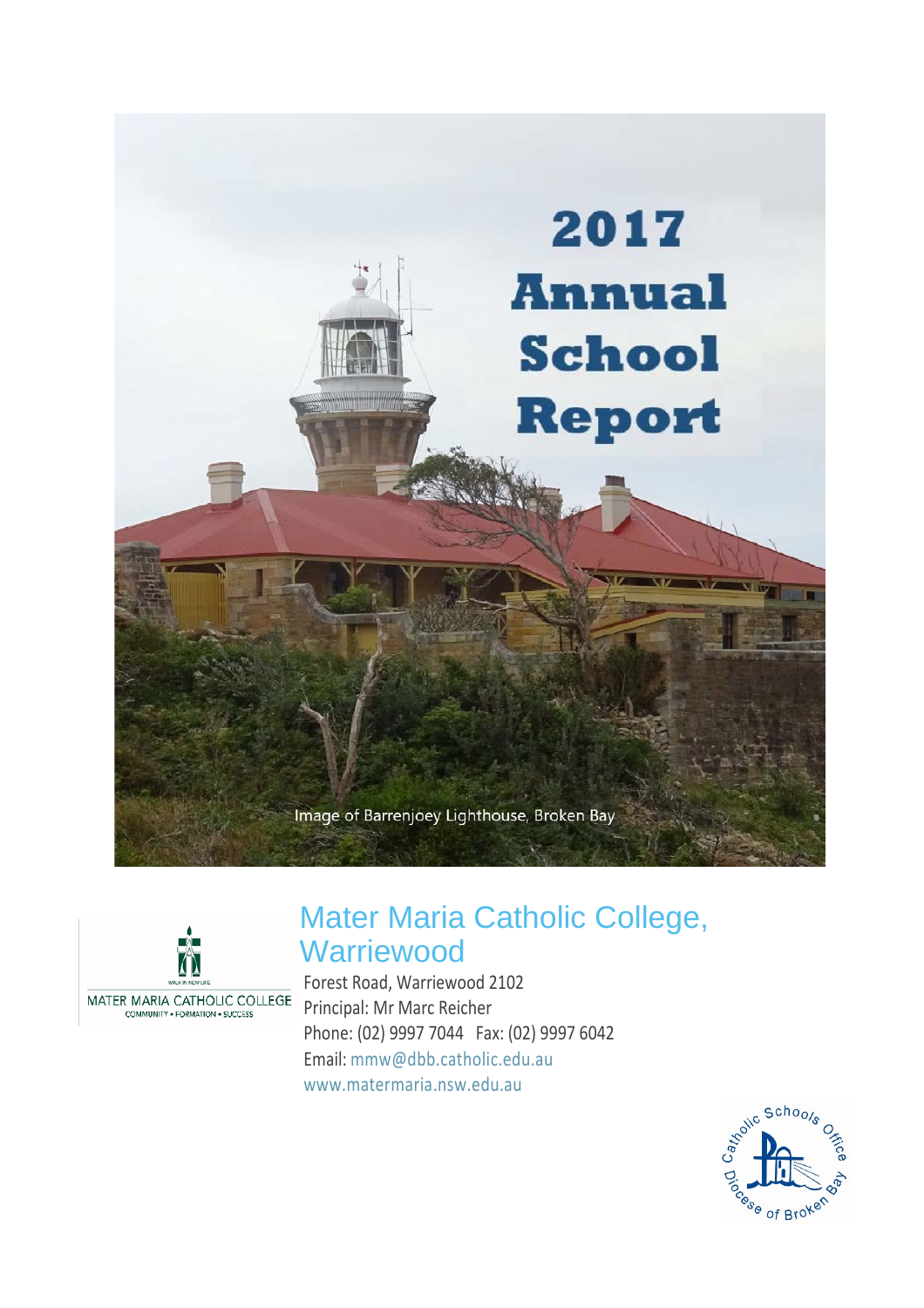# **ABOUT THIS REPORT**

Mater Maria Catholic College (the 'School') is registered by the NSW Education Standards Authority (NESA) and managed by the Catholic Schools Office (CSO), Diocese of Broken Bay. The CSO as the 'approved authority' for the diocesan registration system formed under Section 39 of the NSW Education Act (1990), is responsible for monitoring the compliance of member schools in the manner that has been approved by the Minister of Education.

The Annual School Report (the 'Report'), approved by the School's Consultant, demonstrates accountability to regulatory bodies and the CSO. Additionally, the Report complements and is supplementary to other forms of regular communication to the School community regarding initiatives, activities and programs which support the learning and wellbeing of its students.

The Report provides parents and the wider community with fair, reliable and objective information about educational and financial performance measures as well as School and system policies. This information includes summary contextual data, an overview of student performance in state and national assessments, a description of the achievement of priorities in the previous year and areas for improvement. Detailed information about the School's improvement journey is documented in the School Improvement Plan (SIP) which is developed, implemented and evaluated in consultation with key stakeholders.

Further information about the contents of this Report may be obtained by contacting the School directly or by visiting the School's website. [Information](http://www.myschool.edu.au/) can be also be obtained from the My School website.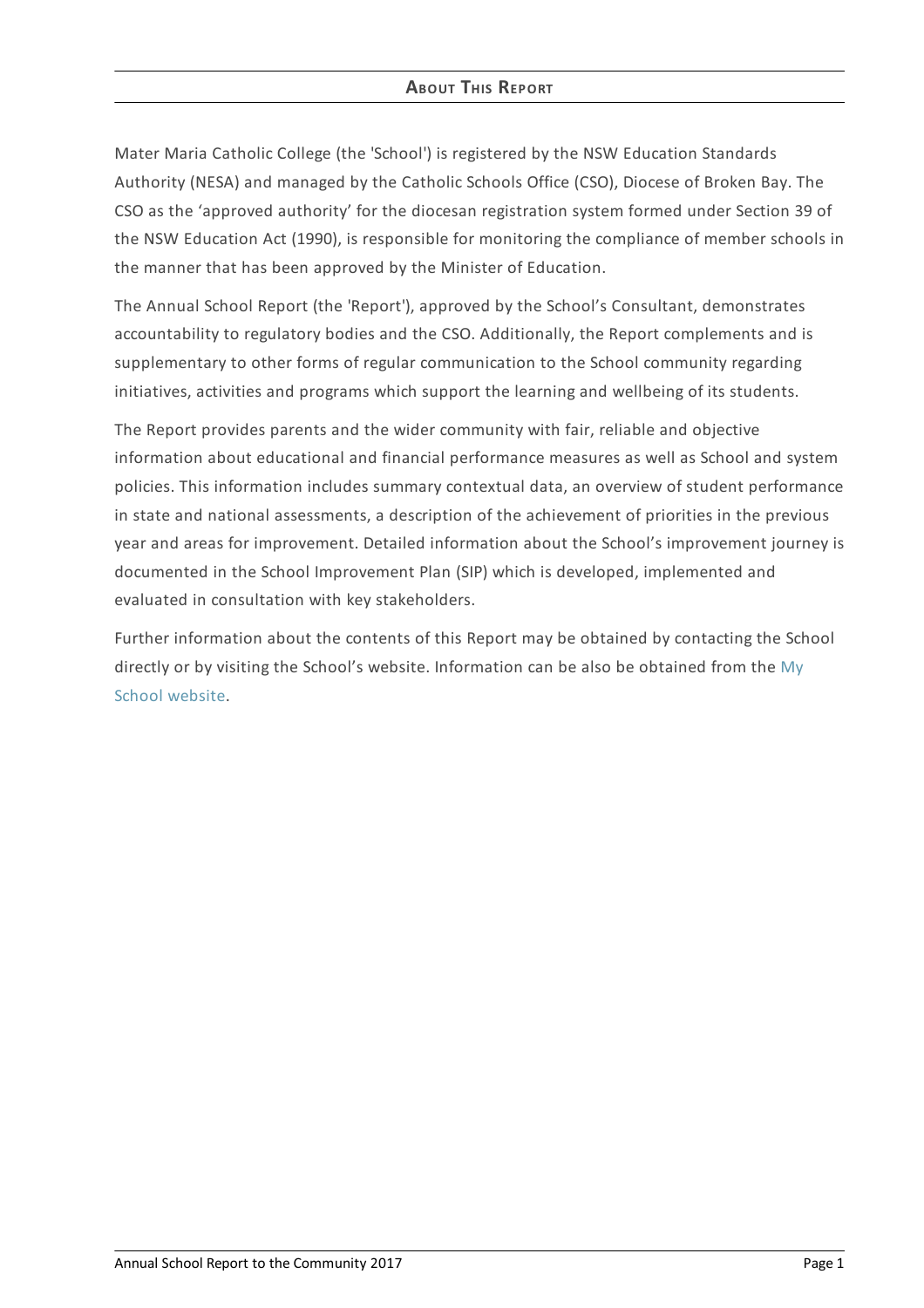# **SECTION ONE: MESSAGE FROM KEY GROUPS I<sup>N</sup> OUR COMMUNITY**

### **Principal's Message**

At Mater Maria Catholic College, we are blessed to have such a warm and supportive community that values the unique gifts of each person.

During 2017, each member of the College community was invited to be a custodian of the College value of Community. The College continued to challenge our students to be E.P.I.C. learners by being *E*ngaged in their learning, responding *P*ositively to the feedback they received, showing *I*ndependence by taking responsibility for their learning and behaviour, and finally sharing their talents within our supportive, *C*onnected community.

Students were able to take greater ownership of their learning journey by setting and reflecting on their personal learning goals and tracking their progress through our student portal to the College's information management system. This provides students and parents with the ability to view student learning goals, achievement, assessment, recognition certificates and behaviour records.

The College continued to implement the *MindMatters* program with students, staff and parents to strengthen the mental health and wellbeing of our students. In particular, we focused on social and emotional learning and parent engagement.

# **Parent Body Message**

The College Advisory Board is one of two advisory parent bodies committed to the mission of the College, the other being the Parents and Friends (P&F) Association. The College Advisory Board's role is to act as custodian of the spiritual journey of the College, its focus being the wellbeing of the whole of the College within the beliefs and values, teachings and traditions of the Church.

In 2017, each member of the College community was invited to be 'neighbour' to the College value of Community. Additionally, the College Advisory Board and P&F assisted in recognising the means to increase and encourage parent engagement in their children's learning and wellbeing. A number of parent network seminars were held and a successful career conversation afternoon was facilitated by volunteer parents and friends to offer guidance around post-school pathways to Year 10 students selecting their HSC courses.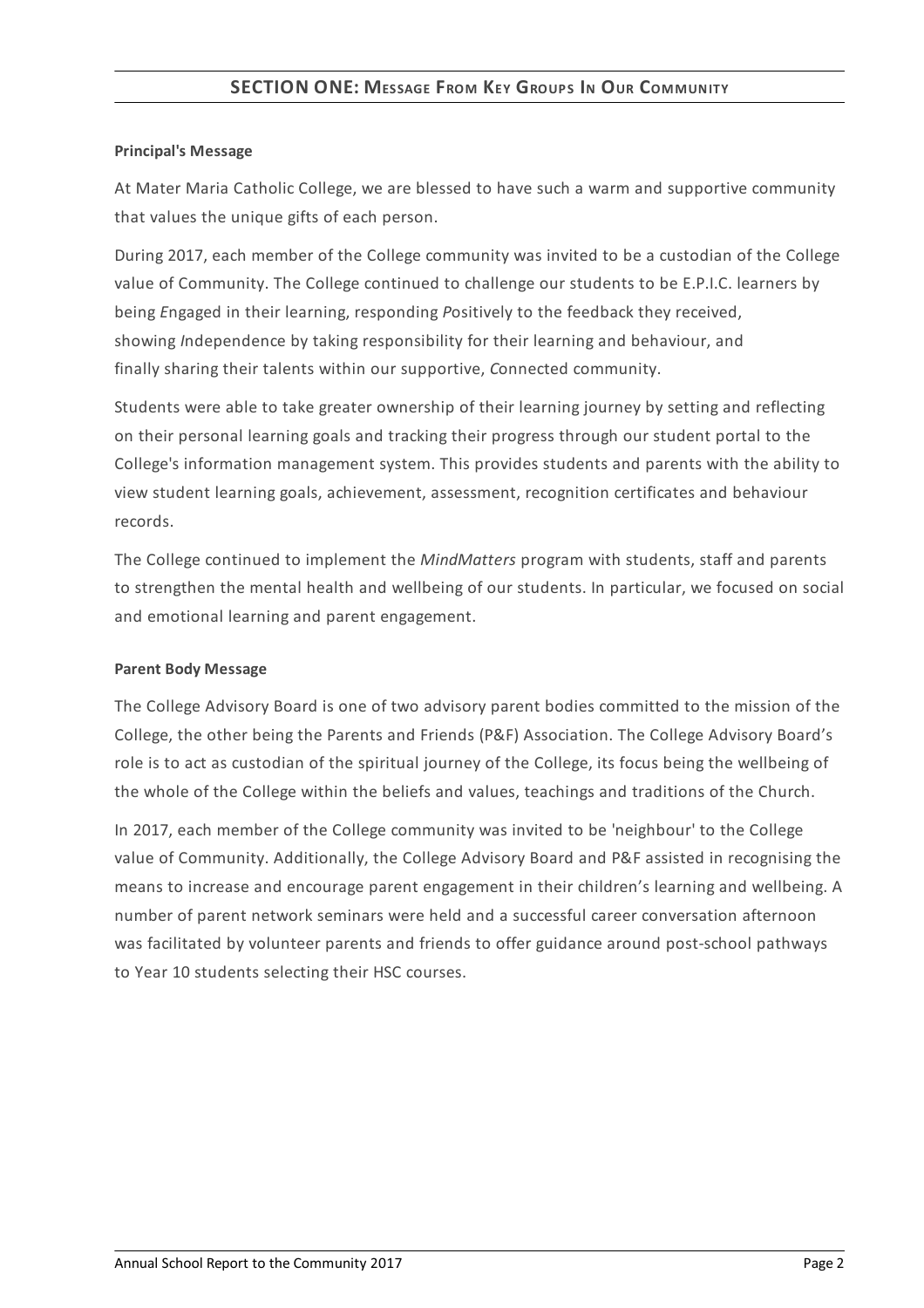## **Student Body Message**

During 2017, College captains have led the student body along with the College prefects, house captains and Student Representative Council. Each ministry of leadership (the Arts, Community, House, Liturgy, Social Justice, Sport and Stewardship) has attempted to enrich their area of responsibility and make the College a better place.

Student leaders across all age groups organised and contributed to some wonderful initiatives to display our College values. *Mater Spirit* day was a fantastic opportunity for all students to display their talents and have those talents recognised by their peers. Stewardship and community was the focus of the Feathertail Glider project when, partnered by Taronga Zoo, fifty Year 10 students mentored younger students from our Catholic feeder primary schools to develop a public awareness campaign for this local species.

We are grateful to teachers and support staff for all they have done for us over our time at Mater Maria and in particular during our Year 12 year. We extend our best wishes to the next student leadership group; we hope that we have set a positive example for students to follow during their time at Mater Maria Catholic College.

# **Parish Priest's Message**

There is much to celebrate at Mater Maria Catholic College and I believe the College continues to thrive as it opens its doors to all who seek a Catholic education.

In 2017 students and staff focused on the College value of Community and supported the Year of Compassion as they joined with members of the Catholic Parish of Pittwater to open their heart to Christian joy and celebrate all aspects of Parish life. I had the opportunity to celebrate many Masses at the College with the highlight being the 55th anniversary Mass on the feast of Mary Help of Christians. It was also wonderful to see so many students take the opportunity to come together at the Australian Catholic Youth Festival joining close to 20000 other young Catholics in praise and worship.

I hope the message of the Samaritan parable continues to challenge each one of us and help to form young men and women of the Northern Beaches in Catholic discipleship.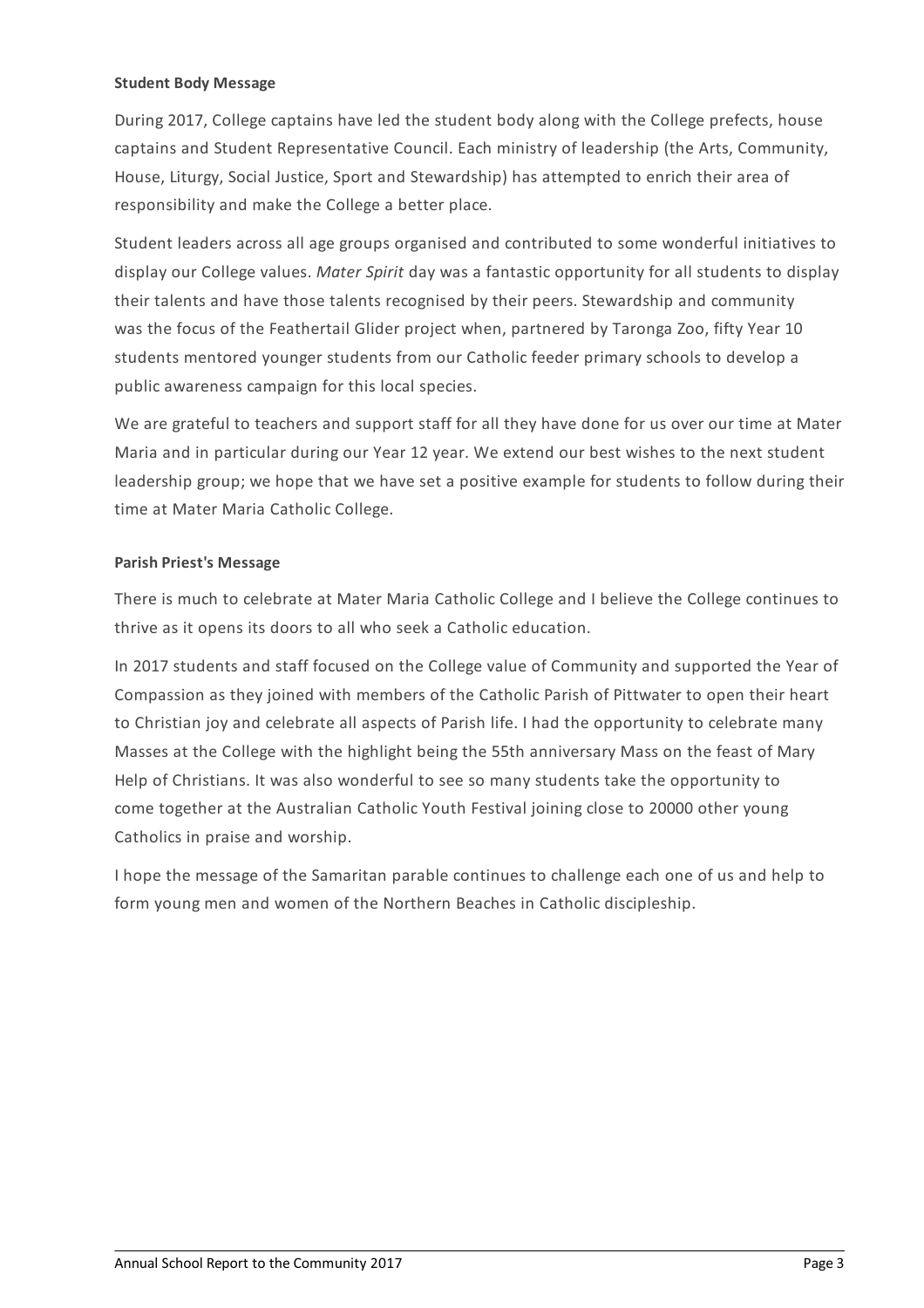# **School Features**

Mater Maria Catholic College Warriewood, is a Catholic systemic secondary school.

Mater Maria Catholic College is a co-educational systemic school, Years 7 to 12, located in the tranquil bush setting in Warriewood Valley.

The College provides young people with an exceptional educational experience focused on learning, positive support networks and an infinite array of opportunities grounded in our shared College values of community, hospitality, justice, spirituality and stewardship.

In the tradition of the Sisters of the Good Samaritan, the founding religious order of the College, our students are called to be neighbours to all, to discover new ways of realising the parable of the Good Samaritan in all that they do. The Catholic tradition in which we educate at Mater Maria enables each student to make a contribution to others in unique ways. With Blessed Mary as our College patron and guide, each student is encouraged to share the gift of faith, be active in social justice campaigns and initiatives, be involved in youth ministries, be stewards for the world, and to make a difference in the ways that matter.

Our facilities are modern and technologically equipped to offer engaging and creative ways of collaborating, communicating and delivering the curriculum. The site is wirelessly networked to service our *Bring Your Own Device* (BYOD) program. We are very excited about the soon to be opened digital resource centre and student services building. This specially designed, three-tiered building will provide numerous indoor and outdoor learning spaces, as well as centralising the support services of the College, improving access to meet each student's learning and wellbeing needs.

The College also has specialised learning spaces for electronics, digital learning, drama, fitness, hospitality, languages, music, science, timber, textiles and visual arts. In addition, students have the benefit of our performance and presentation auditorium, the Byrne Theatre and the Marana Complex, which is an impressive gymnasium and gathering space for College events. In the open air, the Mater Maria Oval, covered outdoor court, and cricket nets provide training grounds and pitches for a number of our sporting teams.

As the only co-educational Catholic secondary school in Sydney's northern beaches, Mater Maria Catholic College welcomes all families who are seeking a faith-based, co-educational, quality education for their sons and daughters.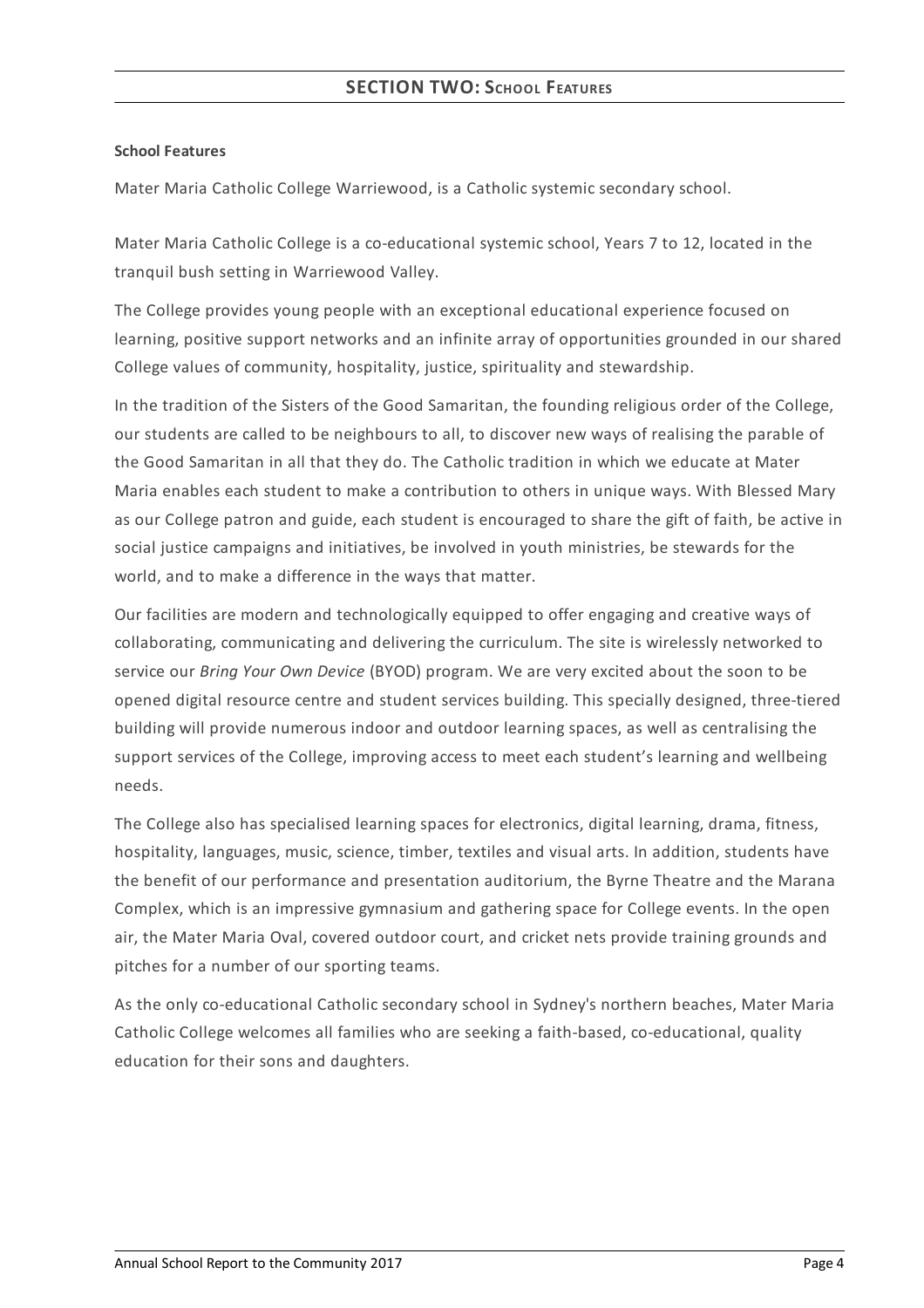# **SECTION THREE: STUDENT PROFILE**

#### **Student Enrolment**

Students attending the School come from a variety of backgrounds and nationalities. The following information describes the student profile for 2017. Additional information can be found on My School [website](http://www.myschool.edu.au/).

| <b>Girls</b> | <b>Boys</b> | LBOTE* | <b>Total Students</b> |
|--------------|-------------|--------|-----------------------|
| 506          | 504         | 1つつ    | 1010                  |

\* Language Background Other than English

The College has been at capacity for the past few years and is expected to remain at this level. Enrolment applications are called for two years prior to the commencement date and offers are usually made at the end of the first term.

# **Enrolment Policy**

The School follows the *[Enrolment](https://www.csodbb.catholic.edu.au/about/dsp-collection.cfm?loadref=125) Policy for Diocesan Systemic Schools*. The policy encourages the local Catholic community, under the leadership of the parish priest and principal, to look upon the time of enrolment as a potential occasion for ongoing evangelisation. The policy calls upon parents to examine their present faith commitments, to develop their role as prime educators of their children in faith and to immerse themselves in the communal, liturgical, ministerial and service dimensions of the parish. Copies of this policy and other policies in this Report may be obtained from the CSO [website](https://www.csodbb.catholic.edu.au/index.cfm) or by contacting the CSO.

#### **Student Attendance Rates**

The average student attendance rate for the School in 2017 was 89.46 %. Attendance rates disaggregated by Year group are shown in the following table.

| <b>Attendance rates by Year group</b>        |  |                     |  |      |      |
|----------------------------------------------|--|---------------------|--|------|------|
| Year 7 Year 8 Year 9 Year 10 Year 11 Year 12 |  |                     |  |      |      |
|                                              |  | 92 % 90 % 88 % 88 % |  | 89 % | 89 % |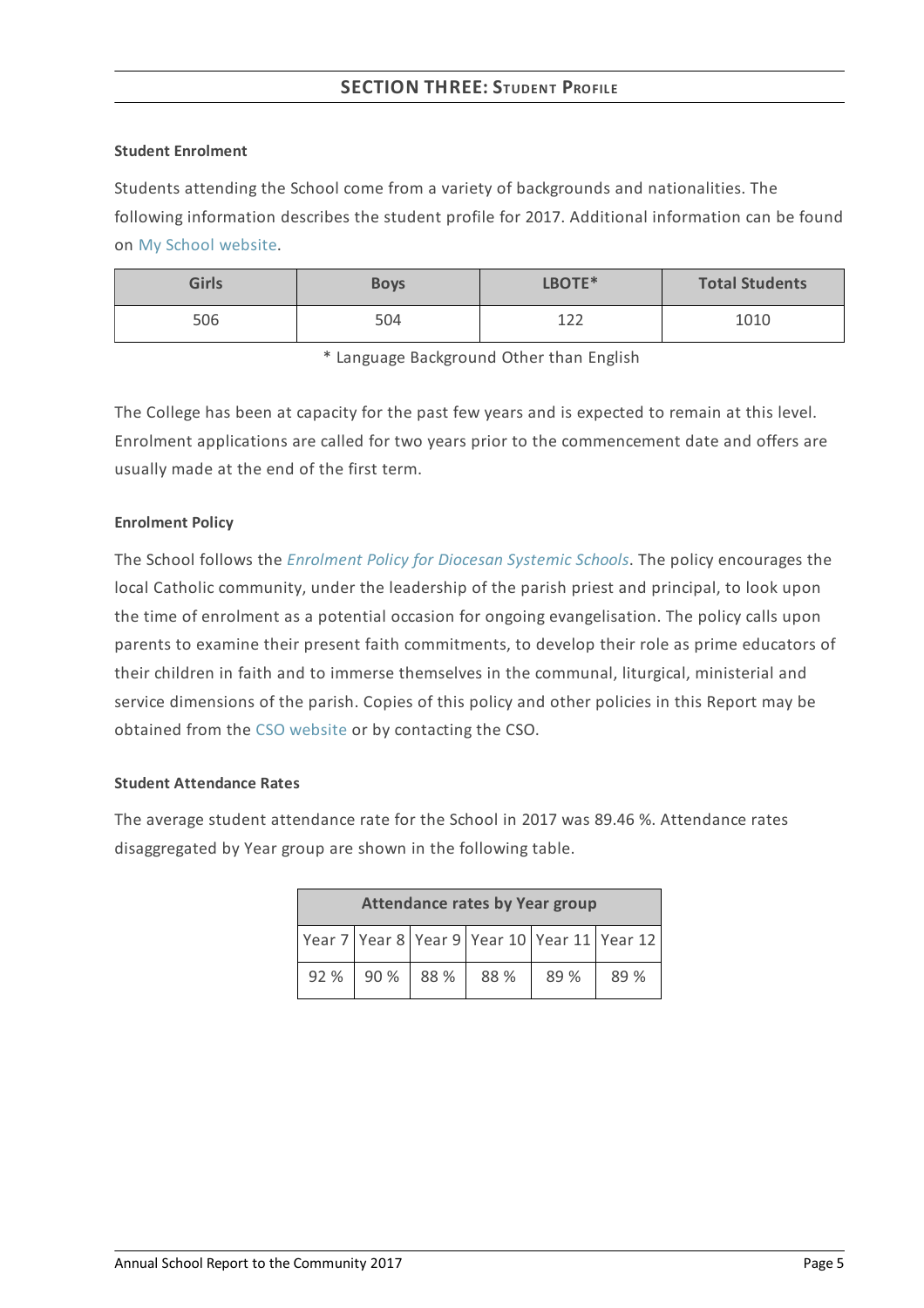#### **Managing Student Non-Attendance**

In order for students to reach their full potential it is of paramount importance that they attend school regularly. While it is the parents' legal responsibility under the NSW Education Act (1990) to ensure that their children attend school regularly, our staff as part of their duty of care, monitor all absences and work in partnership with parents to support and promote the regular attendance of students. In doing so, the School, under the leadership of the principal:

- provides a caring environment which fosters in students, a sense of wellbeing and belonging
- maintains accurate records of student attendance
- implements policies and procedures to monitor student attendance and to address nonattendance issues as and when they arise
- communicates to parents and students, the School's expectations with regard to student attendance and the consequences of not meeting these expectations
- e recognises and rewards excellent and improved student attendance.

School attendance records also contain information regarding student absences including reasons for absence and documentation to substantiate reasons for absences. Teachers are required to monitor non-attendance diligently on a student by student basis and to bring to the attention of the Principal immediately any unexplained absences, non-attendance of a chronic nature, or reasons for non-attendance that cause concern. Matters of concern are referred to the Principal, the CSO and the relevant Department of Education officer where appropriate.

Where a student is not able to attend school for a prolonged period of time due to a medical condition or illness, the School in collaboration with parents, provides resources to contribute to the student's continuum of learning where possible. The CSO monitors each school's compliance with student attendance and management of non-attendance as part of the system's School Review and Development (SRD) processes. The School's attendance monitoring procedures are based on the *Procedures for the [Management](http://srd.dbbcso.org/attendance--enrolment.html) of Student Attendance in the Broken Bay Diocesan Schools System* (password required).

# **Student Retention Rate**

Of the students who completed Year 10 in 2015, 82% completed Year 12 in 2017.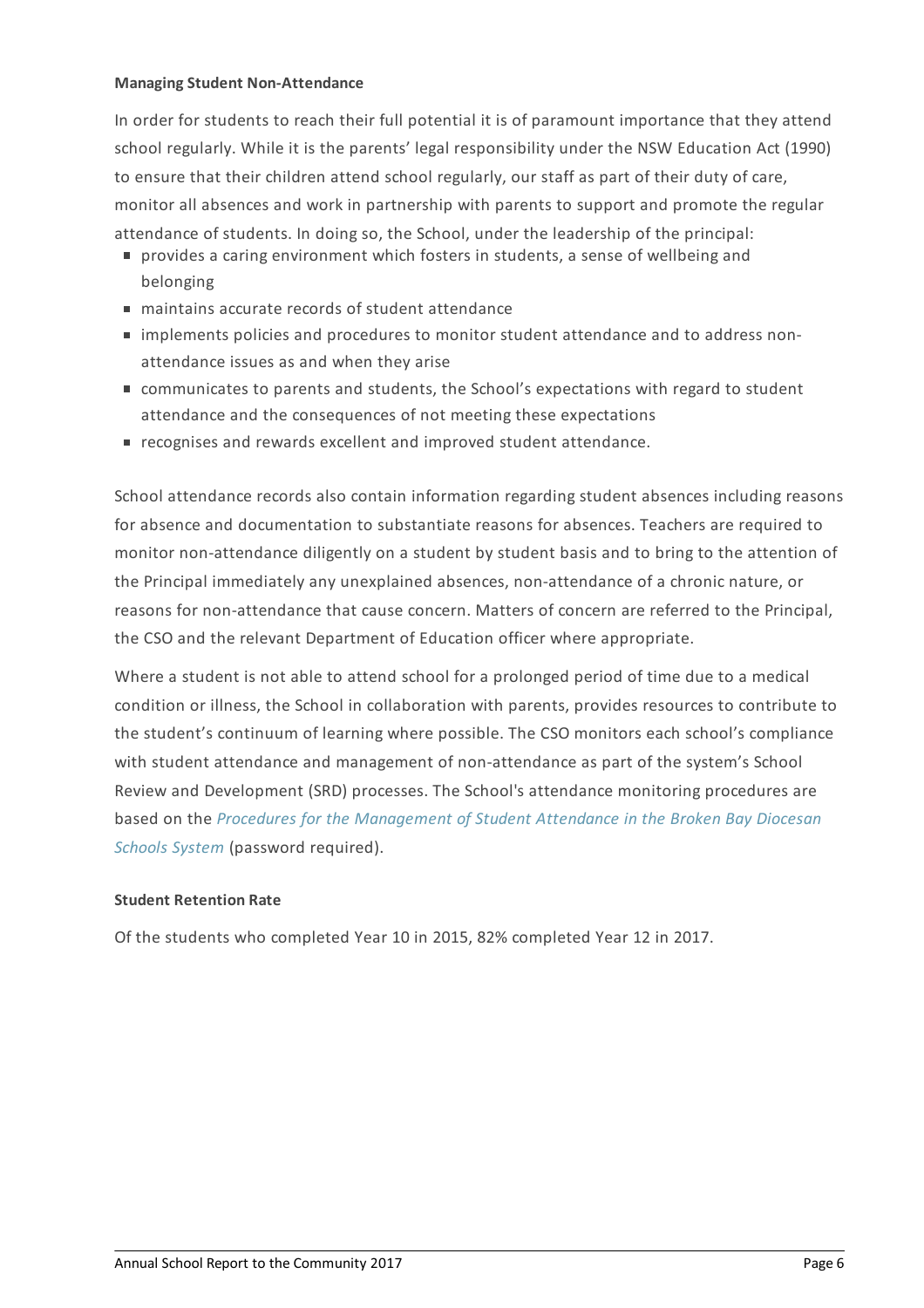## **Senior Secondary Outcomes**

The table below sets out the percentages of students undertaking vocational training in their senior years as well as those attaining the award of Higher School Certificate (or equivalent vocational education and training qualifications).

| <b>Senior Secondary Outcomes; Year 12, 2017</b>                                                                                  |      |
|----------------------------------------------------------------------------------------------------------------------------------|------|
| % of students undertaking vocational training or training in a trade<br>during the senior years of schooling.                    | 25%  |
| % of students attaining the award of Higher School Certificate or<br>equivalent vocational education and training qualification. | 100% |

# **Post School Destinations**

# Each year the School collects destination data relating to the Year 12 student cohort.

Data collected from our students who leave after the compulsory leaving age (17) suggest that the unemployment rate among our past students is negligible or nil. 73% of our 2017 HSC class received offers of university places and approximately 20% of the 2017 HSC class has taken up apprenticeships.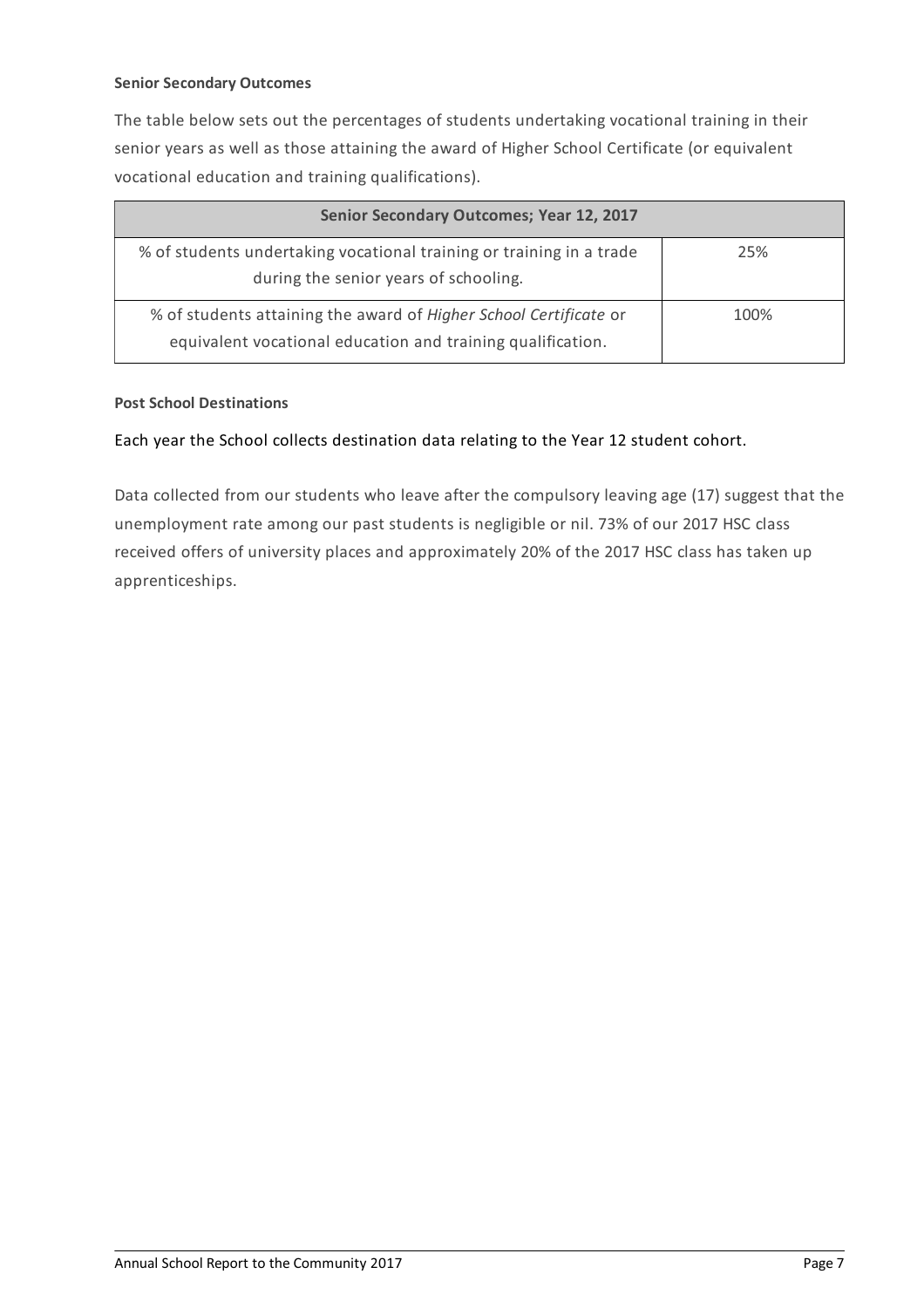# **Staffing Profile**

The NSW government requires that this Report detail the number of teachers in particular categories. The following table sets out this information. Further information about can be obtained from the My School [website](http://www.myschool.edu.au/). The following information describes the staffing profile for 2017:

| Total number of teaching staff by NESA category                                                                                                                                                                             | 83  |
|-----------------------------------------------------------------------------------------------------------------------------------------------------------------------------------------------------------------------------|-----|
| Category (i): those having teacher education qualifications<br>from a higher education institution within Australia or as<br>recognised within the National Office of Overseas Skills<br>Recognition (AEI-NOOSR) guidelines | 83  |
| Category (ii): having a bachelor degree from a higher<br>education institution within Australia or one recognised<br>within the AEI-NOOSR guidelines but lacking formal<br>teacher education qualifications                 | 0   |
| <b>Total number of staff</b>                                                                                                                                                                                                | 103 |
| Number of full time teaching staff                                                                                                                                                                                          | 58  |
| Number of part time teaching staff                                                                                                                                                                                          | 25  |
| Number of non-teaching staff                                                                                                                                                                                                | 20  |

# **Professional Learning**

The ongoing professional development of each staff member is highly valued. Professional learning (PL) can take many forms including whole school staff days, subject specific in-services, meetings and conferences and a range of professional learning programs provided by the CSO. The School takes responsibility for planning, implementing, evaluating and tracking staff professional learning. Individual staff members take responsibility for their ongoing professional development. All teachers have been involved in professional learning opportunities during the year related to improving student outcomes. The following table provides specific information relating to the focus of three of these staff development days.

| Day 1 | Mindmatters - social and emotional learning to enhance resilience |
|-------|-------------------------------------------------------------------|
|       | Day 2 Developing critical and creative thinkers                   |
| Day 3 | Using Google to enhance student and staff collaboration           |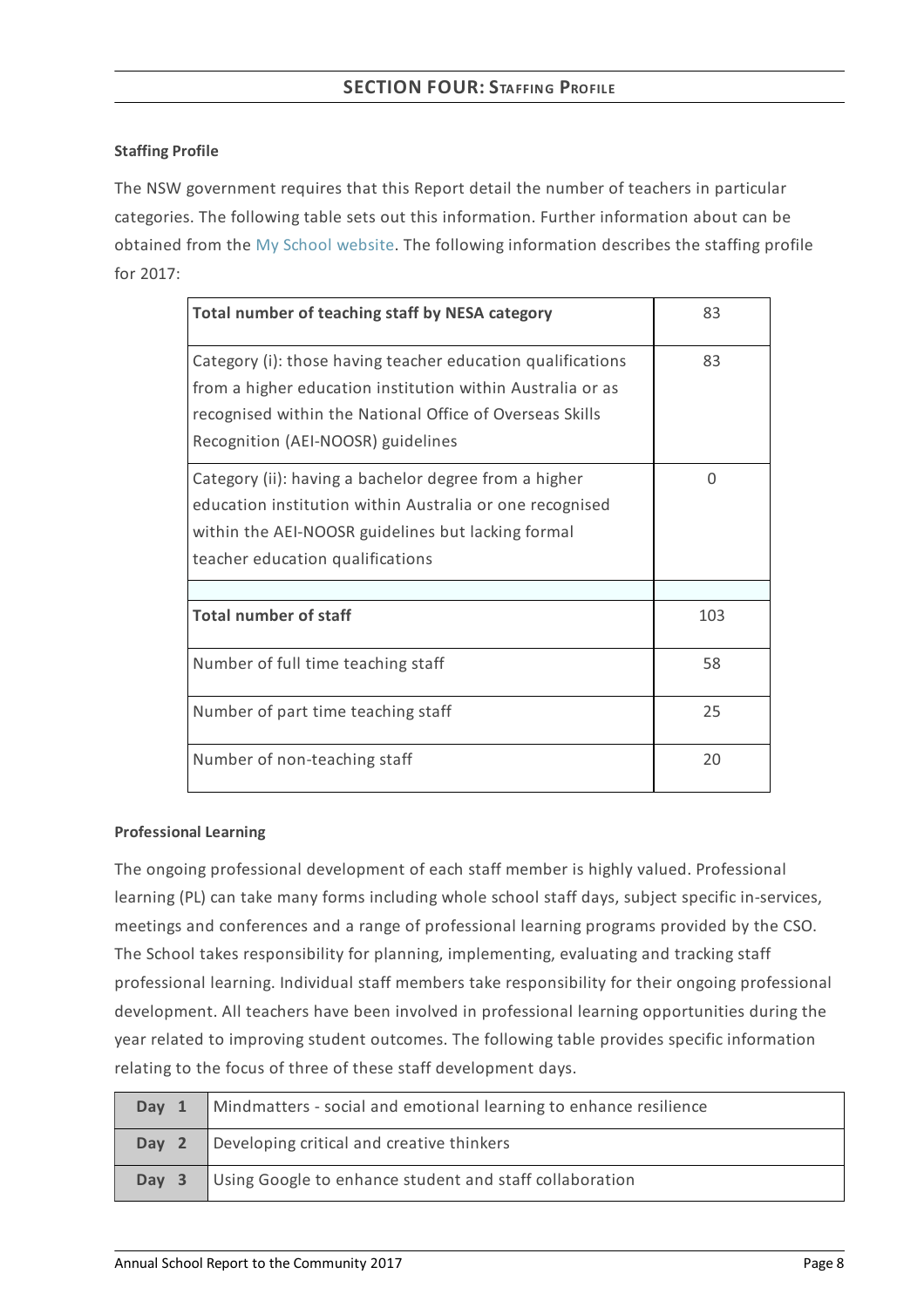# **SECTION FIVE: MISSION**

As a Catholic community, the School shares in the mission of the local Church: "The Diocese of Broken Bay exists to evangelise, to proclaim the Good News of Jesus Christ, gathered as friends in the Lord and sent out to be missionary disciples."

In partnership with parents as the first faith educators of their children and the local parish community, the School seeks to educate and form young people in the Catholic faith. The School provides formal Religious Education as well as retreats, spirituality days and social justice opportunities in which students are invited to serve others, especially the poor and those who are marginalised.

The School's Religious Education (RE) program is based on the Broken Bay K-12 Religious Education Curriculum and aims to provide students with meaningful, engaging and challenging learning experiences that explores the rich diversity of the Catholic faith and ways in which we live it.

Faith formation opportunities are provided for students, staff, parents and caregivers. Students regularly celebrate Mass and pray together. Students are invited to participate in age appropriate sacramental and missionary activities aimed at living out their mission as disciples of Jesus.

Benedictine values and the Good Samaritan spirituality continue to have strong influence over the life and mission of the College along with the surrounding parishes - the Catholic Parish of Pittwater and the Lakes Catholic Parish - which remain important partners in the faith education offered. The celebration of Eucharist is the pinnacle of the expression of Catholic faith and is an integral part of life at the College. The opening year Mass, Mater day Mass, end of year Mass, significant feast days and the Year 12 graduation Mass were celebrated. The College is fortunate to have the support of the local clergy who celebrated weekly Mass at lunchtime. In 2017, each member of the College community was invited to be a custodian of the College value of Community. This focus extended across all areas of College life and all liturgical celebrations invited students to share their talents, heart and mind with others.

During the course of 2017 the College celebrated a range of significant liturgical events. These included: Ash Wednesday, Easter liturgy, the feast of the Assumption and the thanksgiving Mass for our volunteers at the College. Blessings for Mother's day and Father's day remained popular with parents and students alike. Prayer life is encouraged with formal prayer held in the Mater Maria Chapel as well as prayers being offered during assemblies and mentor groups. The 55th anniversary Mass in May was a special opportunity for the College to give thanks for the abundant blessings which have been bestowed on the community and acknowledge the Sisters of the Good Samaritan, the founding religious order of the College.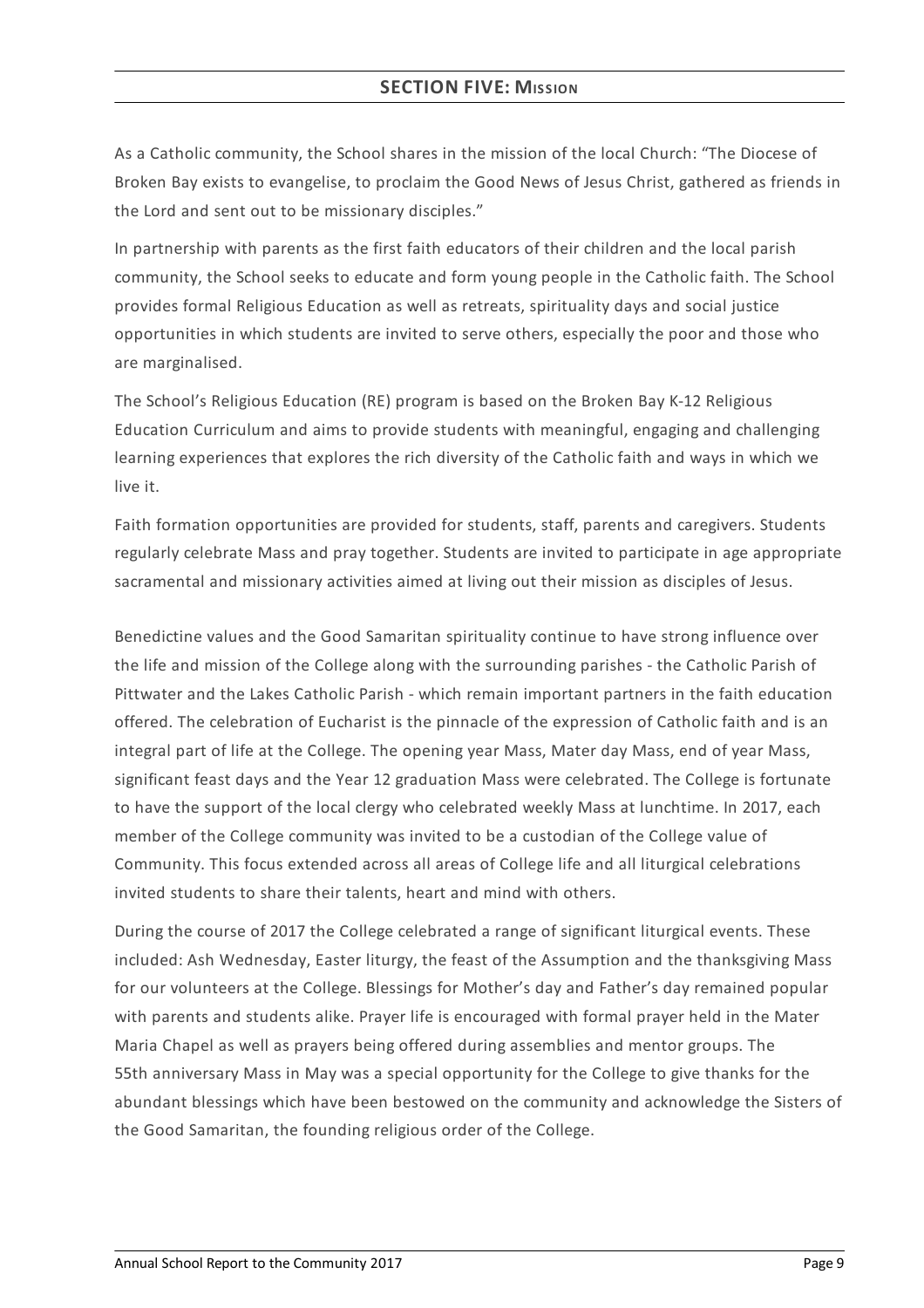# **Secondary Curriculum**

The School provides an educational program based on, and taught in accordance with the NSW Education Standards Authority (NESA) syllabuses for secondary education. The Key Learning Areas (KLAs) of English, Mathematics, Science, Human Society and its Environment (HSIE), Creative Arts (CA), Personal Development, Health and Physical Education (PDHPE), Languages and Technological and Applied Studies (TAS). In addition to this, the School implements the Diocesan Religious Education syllabus. Staff members are committed to continuous improvement of teaching and learning in all facets of the curriculum.

The College seeks to provide flexible learning structures in which the curriculum can be delivered to meet the needs of all students. Each student's program for learning is informed by contemporary pedagogies and a focused analysis of each student's learning data. Refining professional practice and sharing knowledge through teacher collaboration remains a critical component in realising the College's overarching goal to develop Engaged, Positive, Independent and Connected (EPIC) learners, more specifically being *E*ngaged in quality learning; possessing a *P*ositive attitude

towards learning; displaying *I*ndependence by taking personal responsibility for our own learning and behaviour, and being *C*onnected to all that the Catholic community has to offer.

Key Learning Area (KLA) leaders placed continued emphasis on designing academic programs around a focus issue to provide a deeper, more authentic scope for the delivery of the syllabus. The College evaluated strategies for the whole-school literacy approach with a key focus on developing more sophisticated responses by gaining a deeper understanding of concepts. Staff members were also invited to interrogate student learning data to generate questions about the literacy and numeracy strengths and areas for development of their classes in preparation for the 2018 school year. Teachers accessed data from the effort and behaviour grades issued each school term, academic results reported each semester, NAPLAN, the Progressive Achievement Tests (PAT) and ACER General Ability Tests (AGAT). The College extended its one-to-one iPad program for students in Years 7 to 12. The program has provided many opportunities to enhance student learning, organisation and creativity beyond the constraints of traditional resources as students have been immersed in a variety of innovative and engaging tasks. The use of the student portal of the College's Information Management System (IMS) has enabled students to record their learning goals and track their own progress. The parent portal provides a platform for parents to engage in their child's learning and well-being in real time.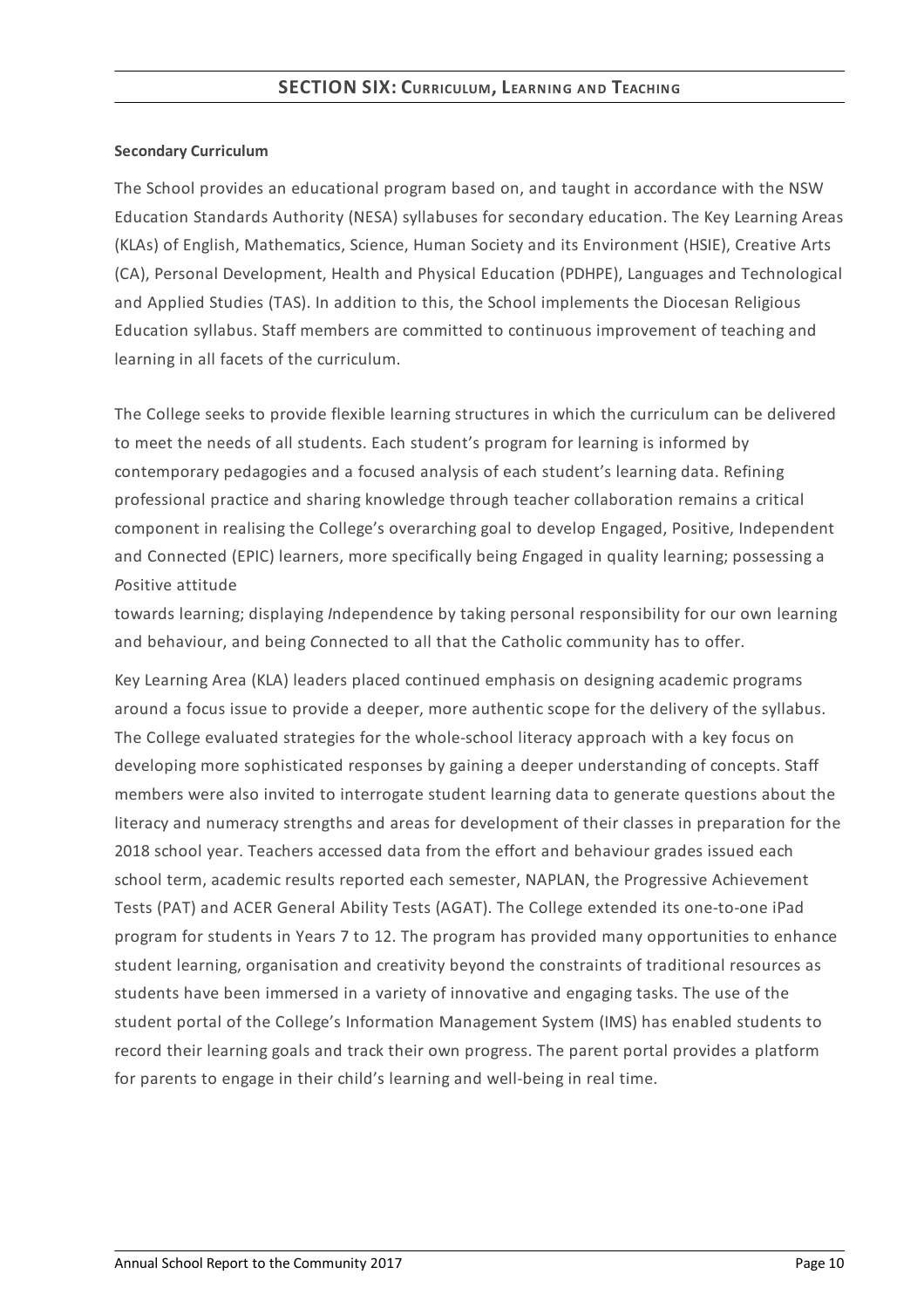#### **NAPLAN**

The National Assessment Program – Literacy and Numeracy (NAPLAN) is an annual assessment for students in Years 3, 5, 7 and 9. NAPLAN assessment results provide valuable information about student achievements in literacy and numeracy. An analysis of these results assists the School's planning and is used to support teaching and learning programs.

The tables below show the percentages of students who achieved particular skill bands in the aspects of literacy and numeracy compared to students nationally. Literacy is reported in four content strands (aspects): Reading, Writing, Spelling, Grammar and Punctuation. Numeracy is reported as a single content strand. Students who were exempted from any test were deemed not to have met the national minimum standard in that test area and are not included in band distributions. Additional NAPLAN student performance information can also be accessed from the My School [website](http://www.myschool.edu.au/).

| <b>NAPLAN RESULTS 2017</b> |                                | % of students in the | top 2 bands      | % of students in the<br>bottom 2 bands |                  |
|----------------------------|--------------------------------|----------------------|------------------|----------------------------------------|------------------|
|                            |                                | <b>School</b>        | <b>Australia</b> | <b>School</b>                          | <b>Australia</b> |
|                            | <b>Grammar and Punctuation</b> | 38.33 %              | 28.80 %          | 5.56 %                                 | 18.80 %          |
|                            | <b>Reading</b>                 | 43.33 %              | 29.00 %          | 2.78 %                                 | 16.20 %          |
| Year<br>7                  | <b>Writing</b>                 | 21.31 %              | 16.50 %          | 14.21 %                                | 28.40 %          |
|                            | <b>Spelling</b>                | 46.67 %              | 32.90 %          | 7.78 %                                 | 15.50 %          |
|                            | <b>Numeracy</b>                | 48.31 %              | 33.10 %          | 2.81 %                                 | 13.90 %          |

| <b>NAPLAN RESULTS 2017</b> |                                | % of students in the | top 2 bands      | % of students in the<br>bottom 2 bands |                  |
|----------------------------|--------------------------------|----------------------|------------------|----------------------------------------|------------------|
|                            |                                | <b>School</b>        | <b>Australia</b> | <b>School</b>                          | <b>Australia</b> |
|                            | <b>Grammar and Punctuation</b> | 26.09 %              | 19.00 %          | 10.33 %                                | 25.40 %          |
|                            | <b>Reading</b>                 | 28.49 %              | 21.00 %          | 10.22 %                                | 21.30 %          |
| Year<br>9                  | <b>Writing</b>                 | 27.42 %              | 15.40 %          | 18.82 %                                | 36.80 %          |
|                            | <b>Spelling</b>                | 32.07 %              | 22.20 %          | 9.24%                                  | 21.70 %          |
|                            | <b>Numeracy</b>                | 29.12 %              | 24.00 %          | 5.49%                                  | 16.00 %          |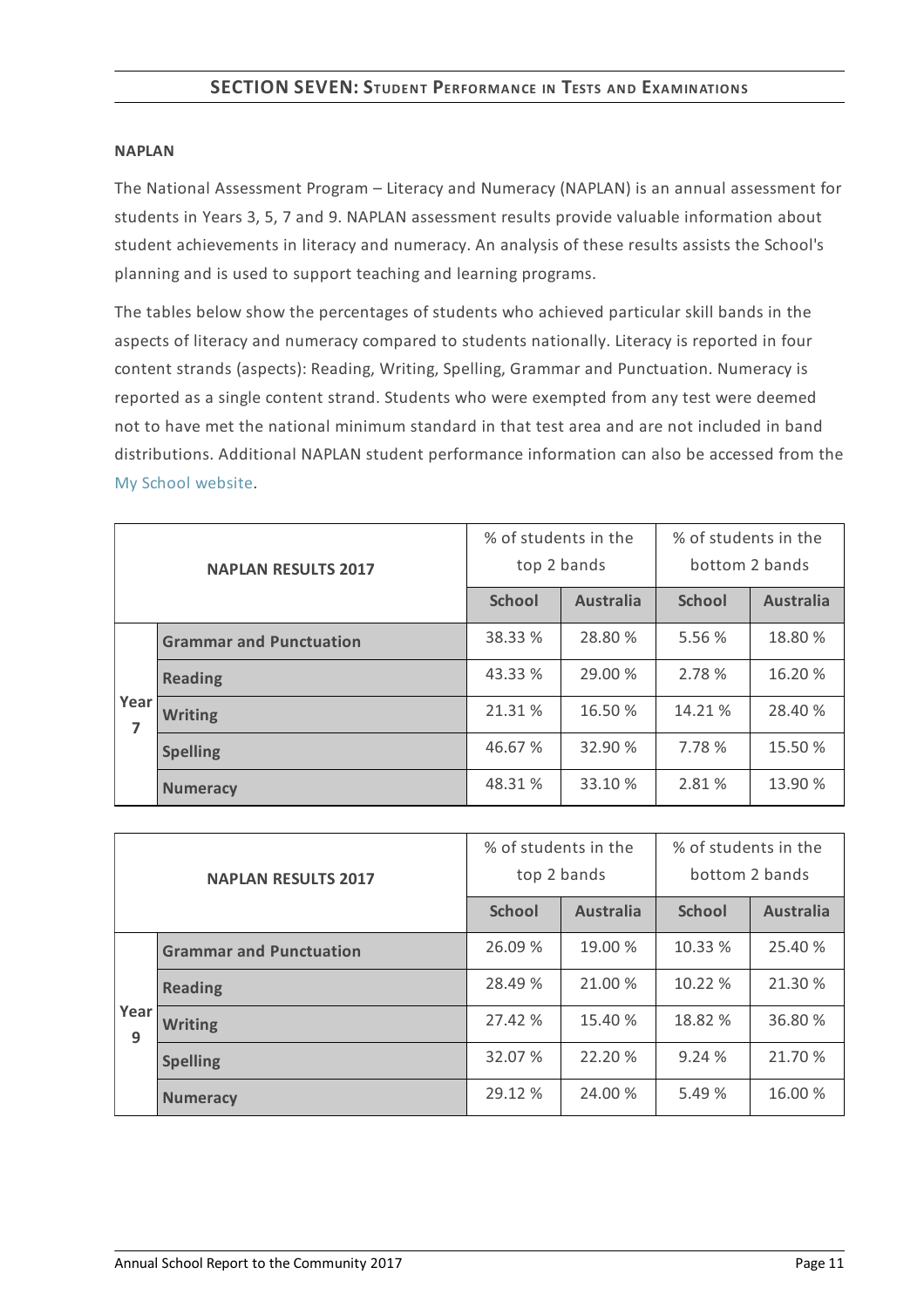## **NAPLAN Comments**

The Years 7 and 9 cohorts, for all domains tested in NAPLAN, achieved above State and National measures including the mean (My School and SMART data sources) and the percentage of students in the top two bands (see table above). The levels of growth achieved by the Year 9 cohort over the past two years were above the mean growth of the State in Reading, Grammar and Punctuation, Spelling, Writing and Numeracy.

The College has been on a continual improvement journey for a number of years. This sustained improvement can be attributed to an increase in the use of student data by all teachers to better meet the specific needs of individual students. The College has also strongly encouraged parent engagement in their child's learning through the use of data. The increases in growth rates for writing, seen in the Year 9 cohort, can be attributed to a successful strategic focus on writing for the past two years across the College with many teachers focussing their own professional learning to implement best practice pedagogy in this area.

# **Record of School Achievement (RoSA)**

Eligible students who leave school before receiving their Higher School Certificate will receive the NSW Record of School Achievement (RoSA). The RoSA has been designed to provide grades for all Stage 5 (Year 10) and Stage 6 (Preliminary) courses completed during secondary education. In 2017, the number of students issued with a RoSA was 2.

# **Higher School Certificate (HSC)**

The results of the School's Higher School Certificate (HSC) candidature are reported for particular subjects. The table provided shows the percentage of students who achieved in the top two bands, compared to State results, over the last three years.

In 2017, the College continued outstanding HSC results with 81% of all students in Bands 4, 5 and 6. HSC students achieved 49 Band 6 results, 238 Band 5 results and 276 Band 4 results. In 2017 we had 13 students complete 2 unit Mathematics as part of our accelerated learning program with outstanding results.

The College again had a large number of students' major works nominated and/or displayed for InTECH - an exhibition for HSC Industrial Technology, ART Express - an exhibition for HSC Arts and OnSTAGE - an exhibition for HSC Drama.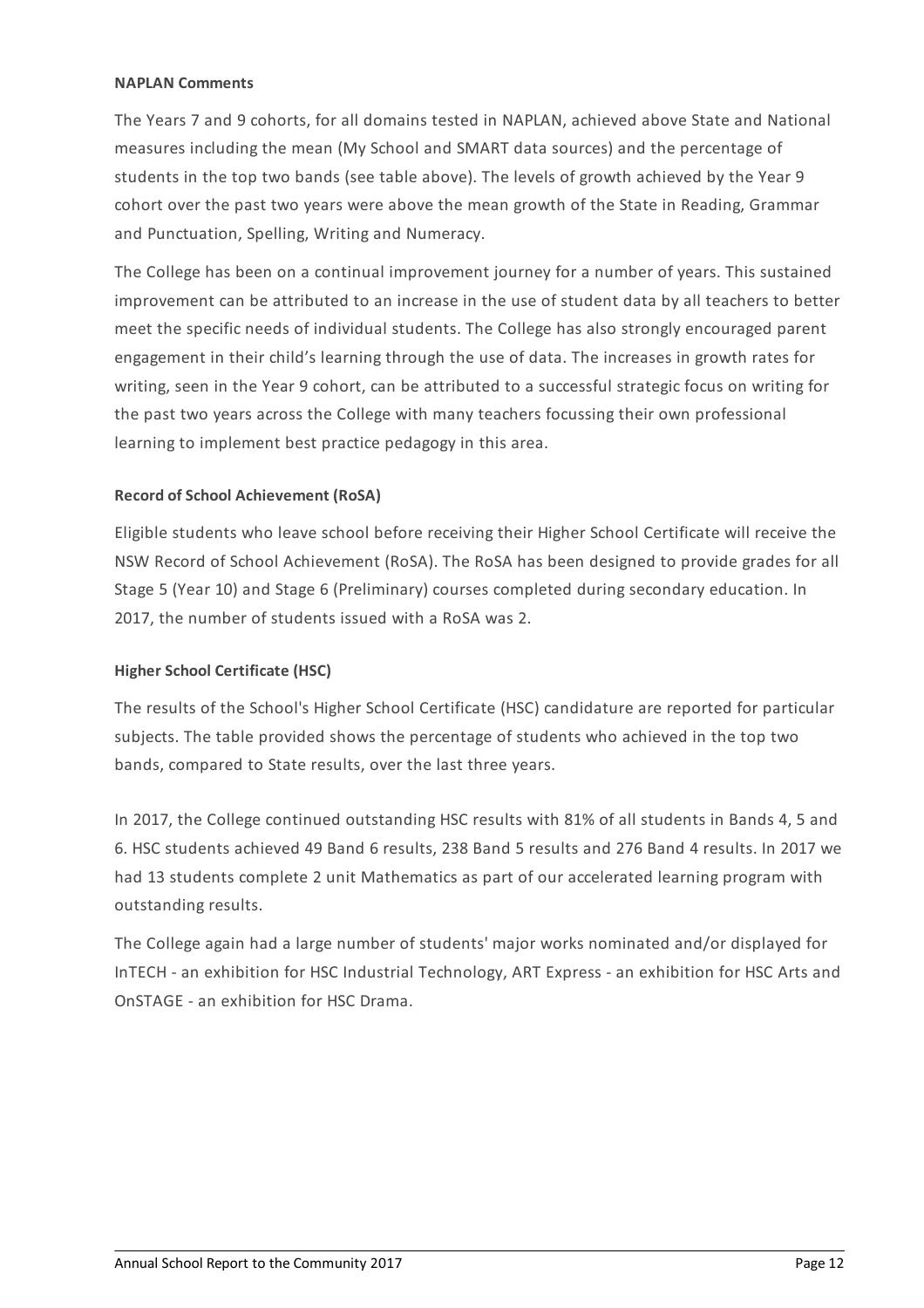|                                            | Percentage of students in top 2 bands (Bands 5 and 6) |              |               |              |               |              |
|--------------------------------------------|-------------------------------------------------------|--------------|---------------|--------------|---------------|--------------|
| <b>Higher School</b><br><b>Certificate</b> | 2015                                                  |              | 2016          |              | 2017          |              |
|                                            | <b>School</b>                                         | <b>State</b> | <b>School</b> | <b>State</b> | <b>School</b> | <b>State</b> |
| English (Standard)                         | 4 %                                                   | 8 %          | 3 %           | 13 %         | 13 %          | 16 %         |
| English (Advanced)                         | 24 %                                                  | 58 %         | 58 %          | 62 %         | 64 %          | 64 %         |
| <b>HSC English Extension 2</b>             | 100 %                                                 | 83 %         | 83 %          | 80 %         | 100 %         | 78 %         |
| <b>HSC Mathematics Extension 1</b>         | 86 %                                                  | 84 %         | 100 %         | 80 %         | 100 %         | 82 %         |
| <b>Industrial Technology</b>               | 67 %                                                  | 27 %         | 43 %          | 26 %         | 74 %          | 22 %         |
| <b>Mathematics</b>                         | 52 %                                                  | 52 %         | 53 %          | 53 %         | 70 %          | 54 %         |
| Music 1                                    | 75 %                                                  | 62 %         | 100 %         | 63 %         | 100 %         | 66 %         |
| <b>Visual Arts</b>                         | 90%                                                   | 54 %         | 88 %          | 55 %         | 90 %          | 55 %         |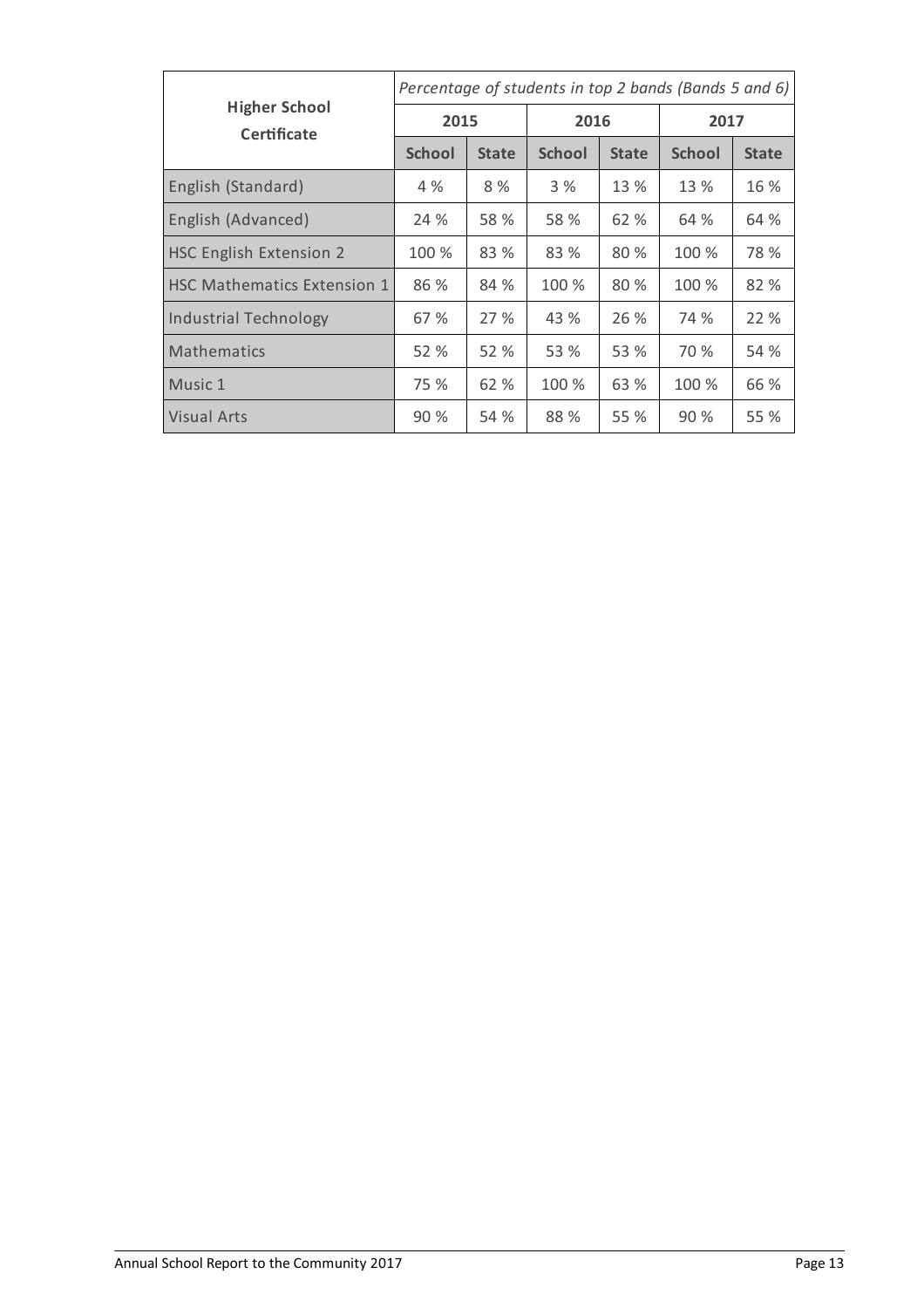# **Pastoral Care Policy**

The School's pastoral care and student wellbeing policies guidelines and procedures are informed by the *Pastoral Care Policy for [Diocesan](https://www.csodbb.catholic.edu.au/about/dsp-collection.cfm?loadref=125) Systemic Schools*. This policy is underpinned by the guiding principles from the *National Safe Schools [Framework](https://www.education.gov.au/national-safe-schools-framework-0) (2013) (NSSF)* that represent fundamental beliefs about safe, supportive and respectful school communities. These guiding principles emphasise the importance of student safety and wellbeing as a pre-requisite for effective learning in all Catholic school settings. The *Pastoral Care and Wellbeing Framework for Learning for the Diocese of Broken Bay Schools System* (the ['Framework'\)](https://www.csodbb.catholic.edu.au/studentwellbeing/dsp-default.cfm?loadref=140) utilises the NSSF ensuring that diocesan systemic schools meet the objectives of the NSSF at the same time as meeting the diocesan vision for pastoral care and wellbeing. The framework includes ten pathways that are intended to assist school communities create safe and supportive environments that foster positive relationships which enhance wellbing and learning for all students. Further information about this and other related policies may be obtained from the CSO [website](https://www.csodbb.catholic.edu.au/about/dsp-collection.cfm?loadref=125) or by contacting the CSO. There were no changes made to this policy in 2017.

# **Behaviour Management and Student Discipline Policy**

The School's policies and procedures for the management of student behaviour are aligned to the Behaviour Management and Student Discipline Policy for Diocesan Systemic Schools. Policies operate within a context of social justice, compassion, reconciliation and forgiveness. The dignity and responsibility of each person is promoted at all times along with positive student behaviours whilst ensuring the respect for the rights of all students and staff. Further information about this and other related policies may be obtained from the CSO [website](https://www.csodbb.catholic.edu.au/about/dsp-collection.cfm?loadref=125) or by contacting the CSO. There were no changes made to this policy in 2017. Note: the policy on the CSO website is the updated policy for implementation in 2018.

# **Anti-Bullying Policy**

The School's [Anti-Bullying](https://www.csodbb.catholic.edu.au/about/dsp-collection.cfm?loadref=125) guidelines and procedures are based on and informed by the *Anti-Bullying Policy for Diocesan Systemic Schools* and is aligned to the *Pastoral Care Policy for Diocesan Systemic Schools* and other related wellbeing policies and [guidelines.](https://www.csodbb.catholic.edu.au/about/dsp-collection.cfm?loadref=125) All students, their families and employees within Catholic education have a right to a learning and work environment free from intimidation, humiliation and hurt. Anti-Bullying policies support school communities to prevent, reduce and respond to bullying. Further information about this and other related policies may be obtained from the CSO [website](https://www.csodbb.catholic.edu.au/about/dsp-collection.cfm?loadref=125) or by contacting the CSO. Changes were made to this policy in 2017 to reflect evidence based practice and to clearly articulate roles and responsibilities of members of the school community.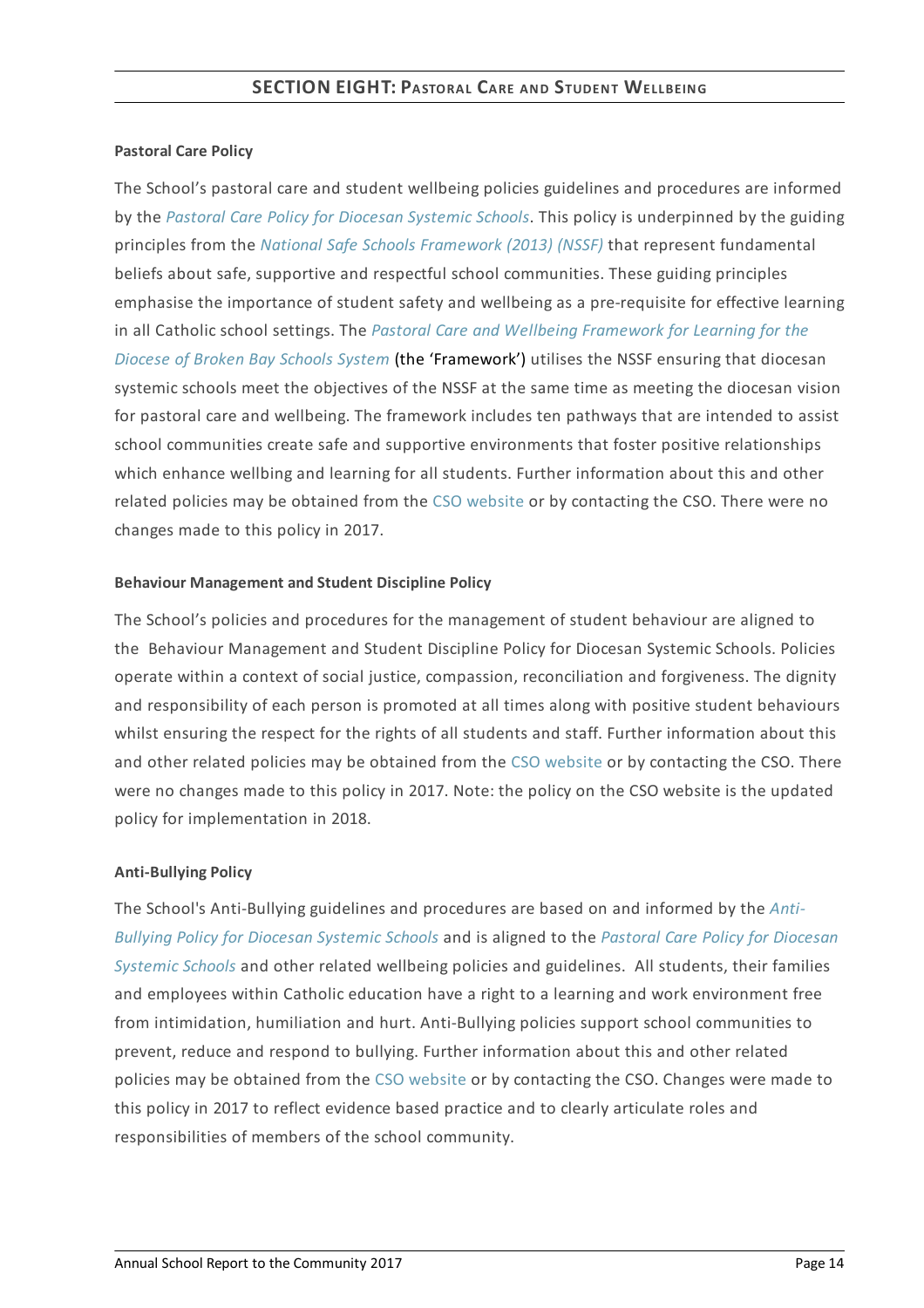## **Complaints Handling Policy**

The School follows the *[Complaints](https://www.csodbb.catholic.edu.au/about/dsp-collection.cfm?loadref=125) Handling Policy and Procedures for Diocesan Systemic Schools.* A distinctive feature of this policy is to ensure that complaints are addressed in a timely and confidential manner at the lowest appropriate management level in order to prevent minor problems or concerns from escalating. The expectation is that complaints will be brought forward and resolved in a respectful manner recognising the dignity of each person concerned in the process. The policy recognises that a number of more minor or simple matters can be resolved without recourse to the formal complaint handling process but rather, quickly and simply, by discussion between the appropriate people. Further information about this and other related policies may be obtained from the CSO [website](https://www.csodbb.catholic.edu.au/about/dsp-collection.cfm?loadref=125) or by contacting the CSO. There were no changes made to this policy in 2017.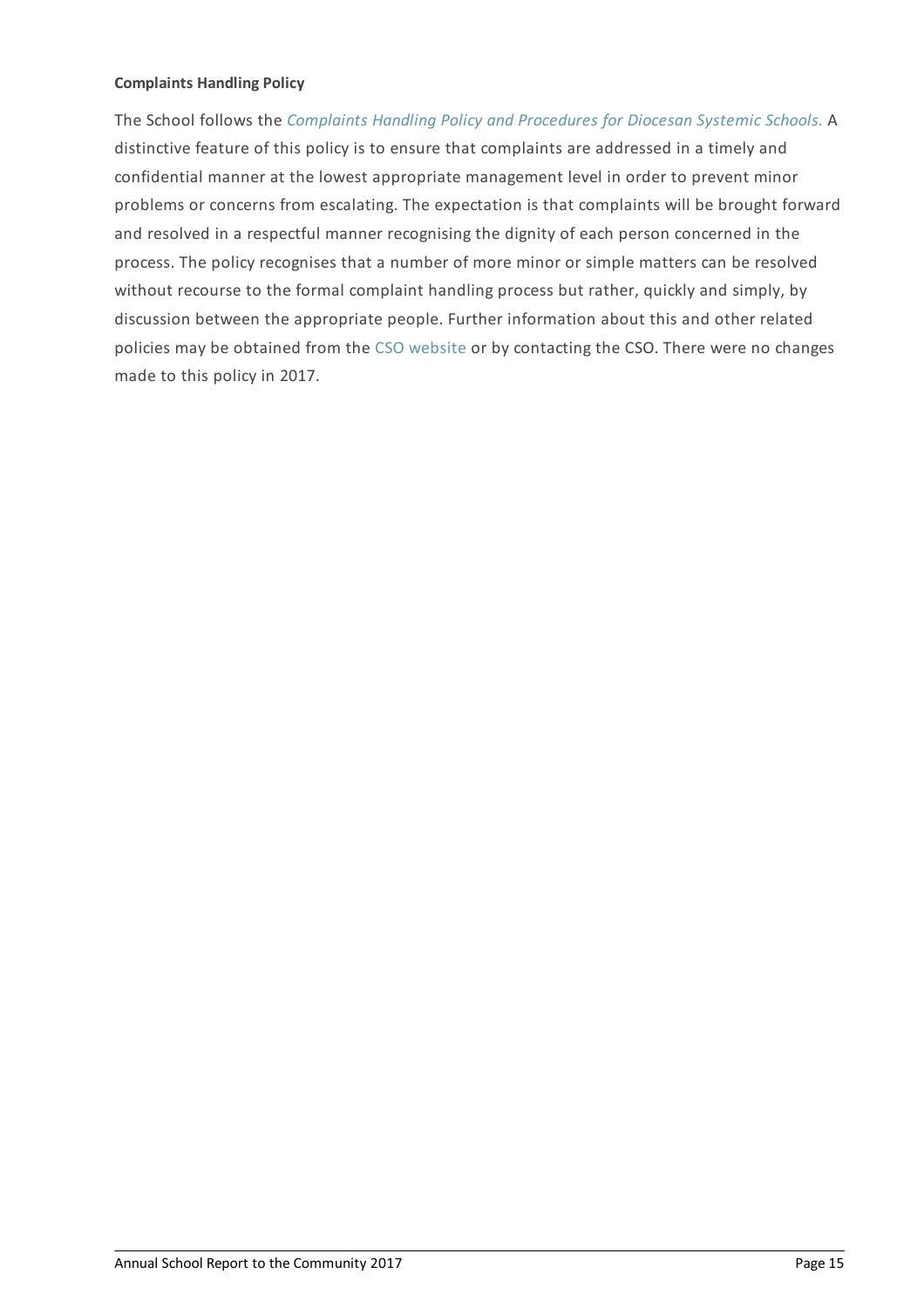## **Initiatives Promoting Respect and Responsibility**

Each student is called to be an agent of stewardship, responsibility and service. Students are challenged to never underestimate the impact they can have as individuals on the whole community. The student-led mentoring activities, leadership programs and ministry opportunities provided a foundation for each student to develop their gifts and achieve their personal success. Some of the highlights of 2017 were as follows:

- Interfaith dialogue involvement for Years 9 and 10 students through various excursions.
- Outreach to the local community Year 8 students visited the elderly in aged care and dementia facilities, Year 9 supported Catholic primary students in literacy and numeracy and Year 10 organised a fete day for students with disabilities.
- The SRC, Empowerment Team and eSmart committee members led engaging College assemblies that promoted key messages about mental health, anti-bullying and the safe, smart and responsible use of technology.
- Hospitality students held a High Tea fundraiser in support of Caritas Australia.
- Dramatic and musical contributions by students through their gift of performance at College assemblies, liturgies and public performances.
- Student participation in the Duke of Edinburgh Award scheme specifically in the gold, silver and bronze awards.
- The College Prefects Stewardship led two groups of Year 7 students to assist Pittwater Council in bush regeneration.
- Year 10 students mentored primary school students in developing environmental awareness campaigns in the Taronga Zoo supported 'Feathertail Glider Project'.
- Students embarked on the College's cultural educational tour which travelled to the United Kingdom and Italy providing opportunities for student growth.
- **Students participated in the NSW Chemistry Titration competition, NSW Law Society Mock** Trial and CSIRO CREST award scheme.
- Students represented the College in a variety of sports and a large number of Years 10, 11 and 12 students coached and managed junior College teams.
- Year 11 students led a mathematics tutorial day for Year 6 students from the local Catholic schools.
- **Students in Years 9-12 were involved in the Australian Catholic Youth Festival.**
- Year 10 students provided an activities day for disabled students from various high needs schools in the local area.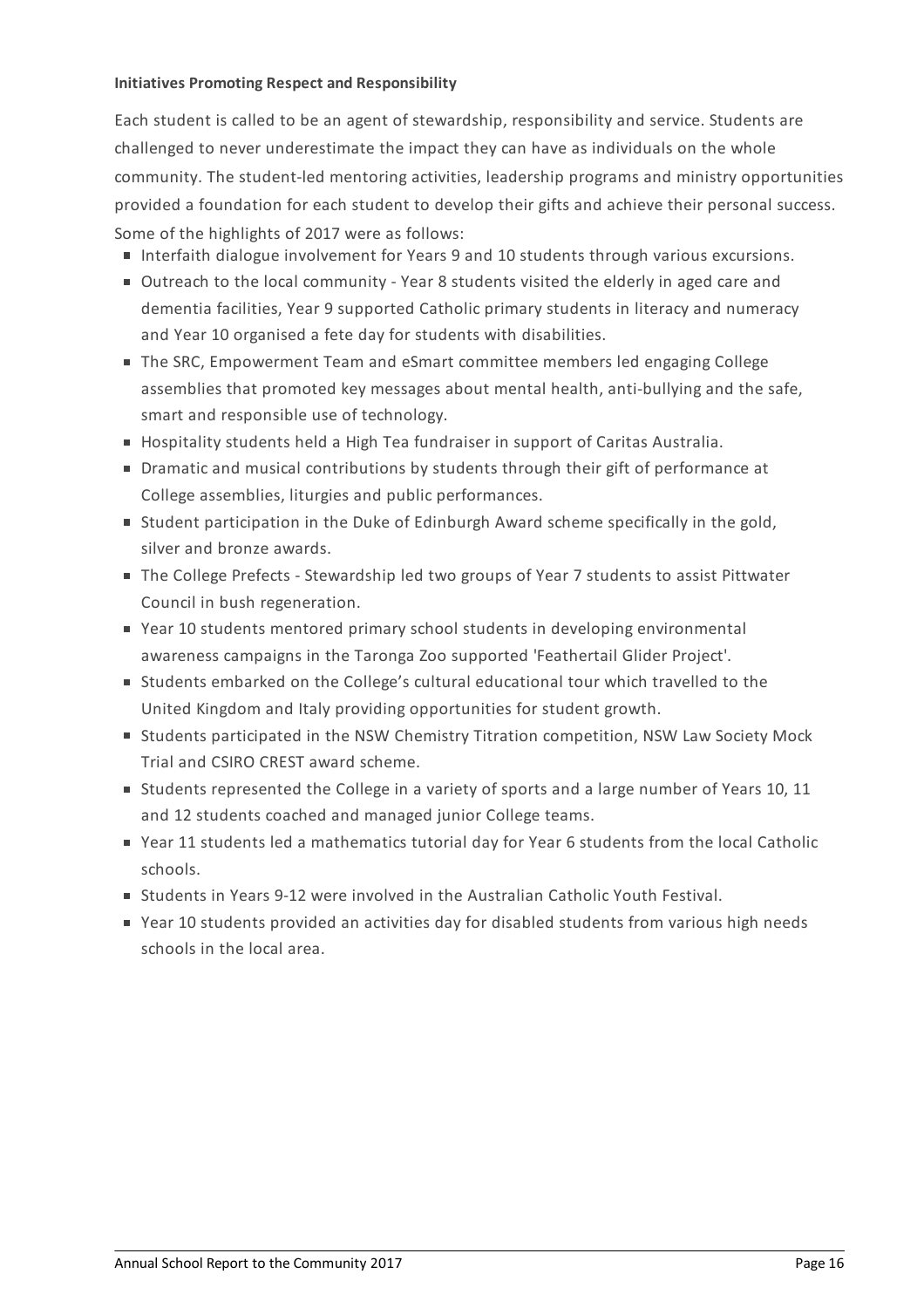Strategic planning ensures a common purpose and agreed values are established. In Broken Bay systemic schools, this common purpose and agreed values along with goals, targets and key improvement strategies are documented in the School Improvement Plan (SIP). This SIP is a three year planning document and is used to record the School's progress in working towards priorities for improvement in three domains: Mission, Pastoral Care, Learning and Teaching. School improvement planning is supported systemically by the Diocesan *Leading Learning* initiative. This initiative is research based and has been developed in partnership with the University of Auckland. Building on *Leading Learning* in the Learning and Teaching domain, the Diocesan *Learning Principles* guide improvement strategies toward high quality contemporary learning.

## **KeyImprovements Achieved**

In 2017, the College provided a variety of experiences to deepen understanding of the College value of Community, in particular by joining Pittwater Parish to focus on Compassion for those in our community. Staff were involved in professional learning in mission to strengthen faith formation along with collaborative practice focused on the learning needs of students.

The College extended the one-to-one iPad program to all students in Years 7 to 12. The College focussed on developing a culture of critical thinking, creative problem solving and effective communication.

The *MindMatters* mental health framework focused attention on social and emotional learning to enhance student resilience. Students were guided through the process of academic goal setting and using data to self-evaluate.

# **Priority KeyImprovements for Next Year**

In 2018, the College will provide a variety of experiences to deepen understanding of the College value of Stewardship, in particular by joining Pittwater Parish to focus on Courage for those in our community. The College will continue focusing on developing a culture of critical thinking, creative problem solving and effective communication to support students to display deep understanding. A growth mindset approach to learning will be implemented to further enhance the resilience of our students. The extensive building program is expected to be complete which will improve accessibility, provide an increase in contemporary learning spaces and extend our focus on student collaboration.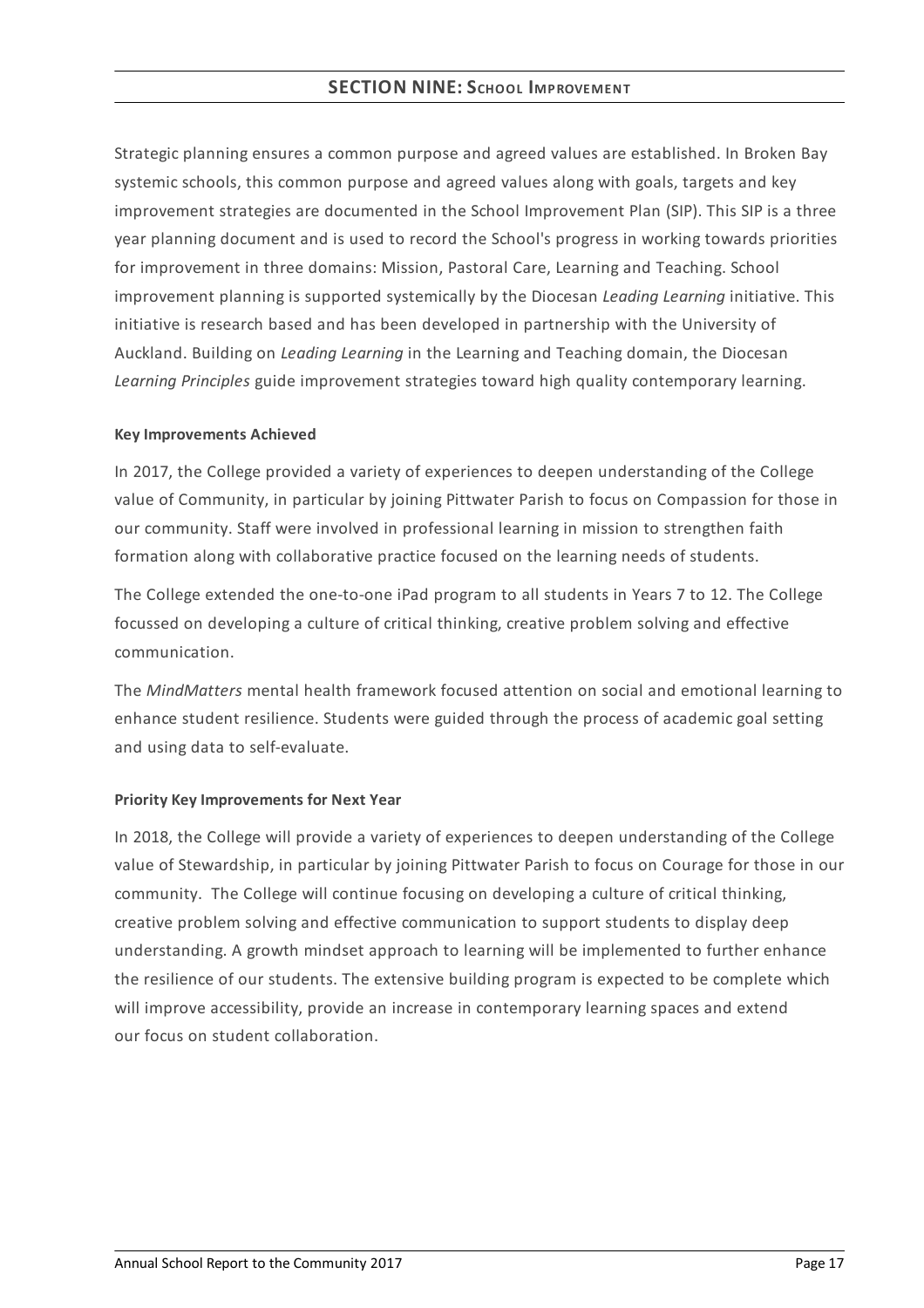The opinions and ideas of parents, students and teachers are valued and sought. Their suggestions are incorporated into planning for and achieving improved outcomes for students. This year, a variety of processes have been used to gain information about the level of satisfaction with the School from parents, students and teachers.

## **Parent Satisfaction**

A comprehensive satisfaction and feedback survey was commissioned to obtain research-based feedback and views on a wide range of areas relating to the College's performance. The College achieved 'very high' scores in eight of the twelve areas and 'high' scores for the remaining areas. These scores suggest the College is in very good overall health from the parents' perspective and the College reached overall satisfaction of 85%. Parental engagement and support of information evenings, celebrations such as Father's day and Mother's day, and family Masses highlight an overall satisfaction with the unique opportunities available to participate in the fuller life of the College. Parents are also active participants as members of the College Board and the P&F, in the coaching of College sports teams, and by regularly volunteering at working bees or joining in with other initiatives. The College Board and P&F provide avenues for parents and community members to raise positive issues or those of concern. Any issues which are raised are listened to, discussed and responded to appropriately.

#### **Student Satisfaction**

A satisfaction and feedback survey was also commissioned to obtain students' views. The College received positive feedback: 'high' scores on seven of the eight areas and a 'moderate' score in the remaining area. These scores suggest the College is in good overall health from our students' perspective and the College reached overall satisfaction of 79%. Additionally, the Student Representative Council has been the major vehicle for collecting data relating to student satisfaction. Representatives have provided pleasing responses with regards to learning structures, teacher practice and the pastoral care programs within the College. Additionally, students have also provided recommendations for repairs and maintenance to further enhance the learning environment at the College. Effort and behaviour results indicated that students are connected to their learning and the College recognised 438 students with a Gold Award for Effort and Behaviour in 2017. This award indicates that students have committed to their studies in both effort and behaviour in all of their subjects throughout the entire year.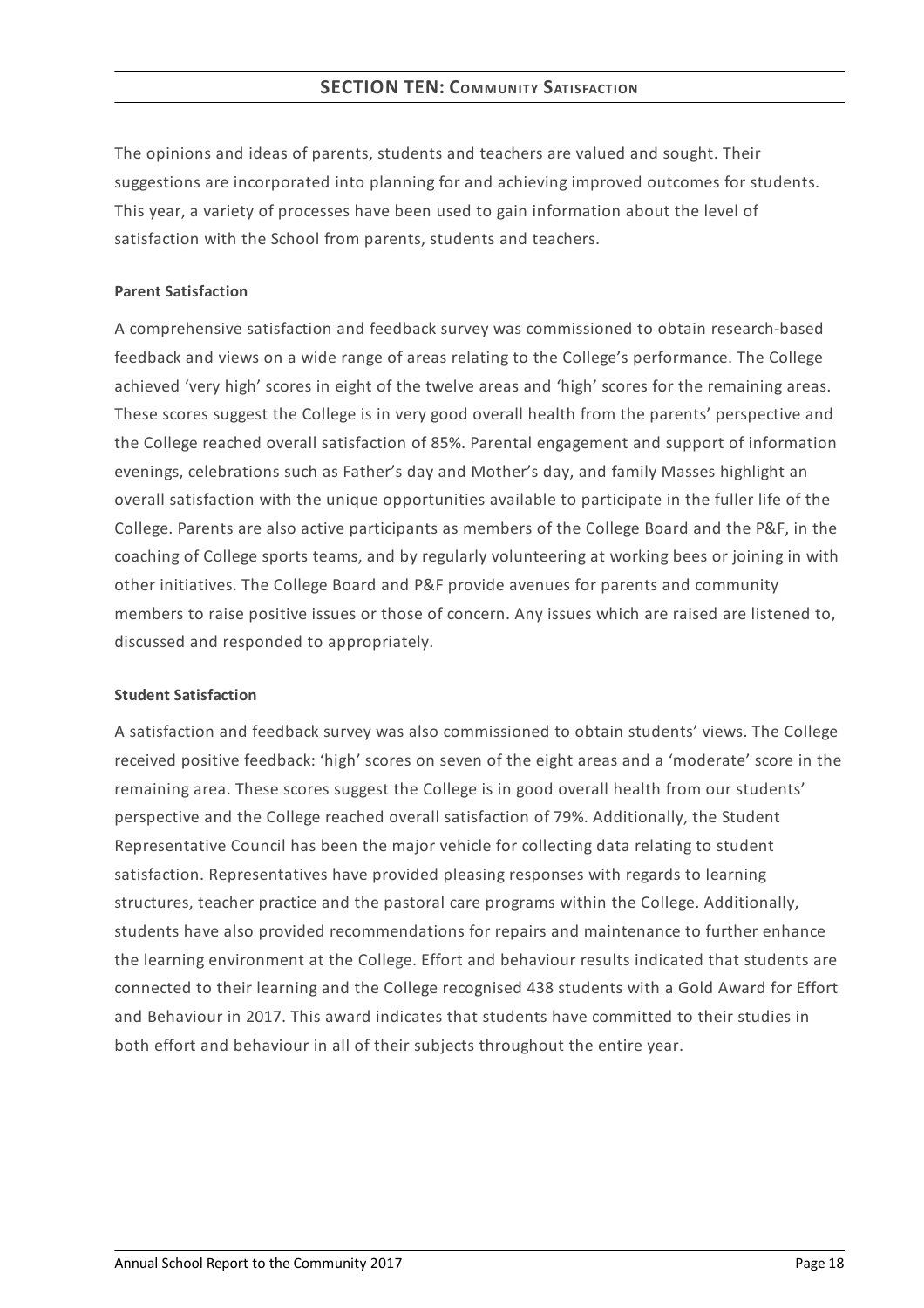## **Teacher Satisfaction**

Staff members completed a comprehensive satisfaction and feedback survey relating to the College's performance. The College achieved 'very high' scores in six of the ten areas and 'high' scores for the remaining four areas. These scores suggest the College is in very good overall health from staff members' perspective and the College reached overall satisfaction of 87%. On a day to day basis, staff members are invited through staff meetings and the College Executive to dialogue satisfaction through the workplace context of teaching and the school improvement agenda of the College. The College is a supportive work environment with a positively engaged staff.